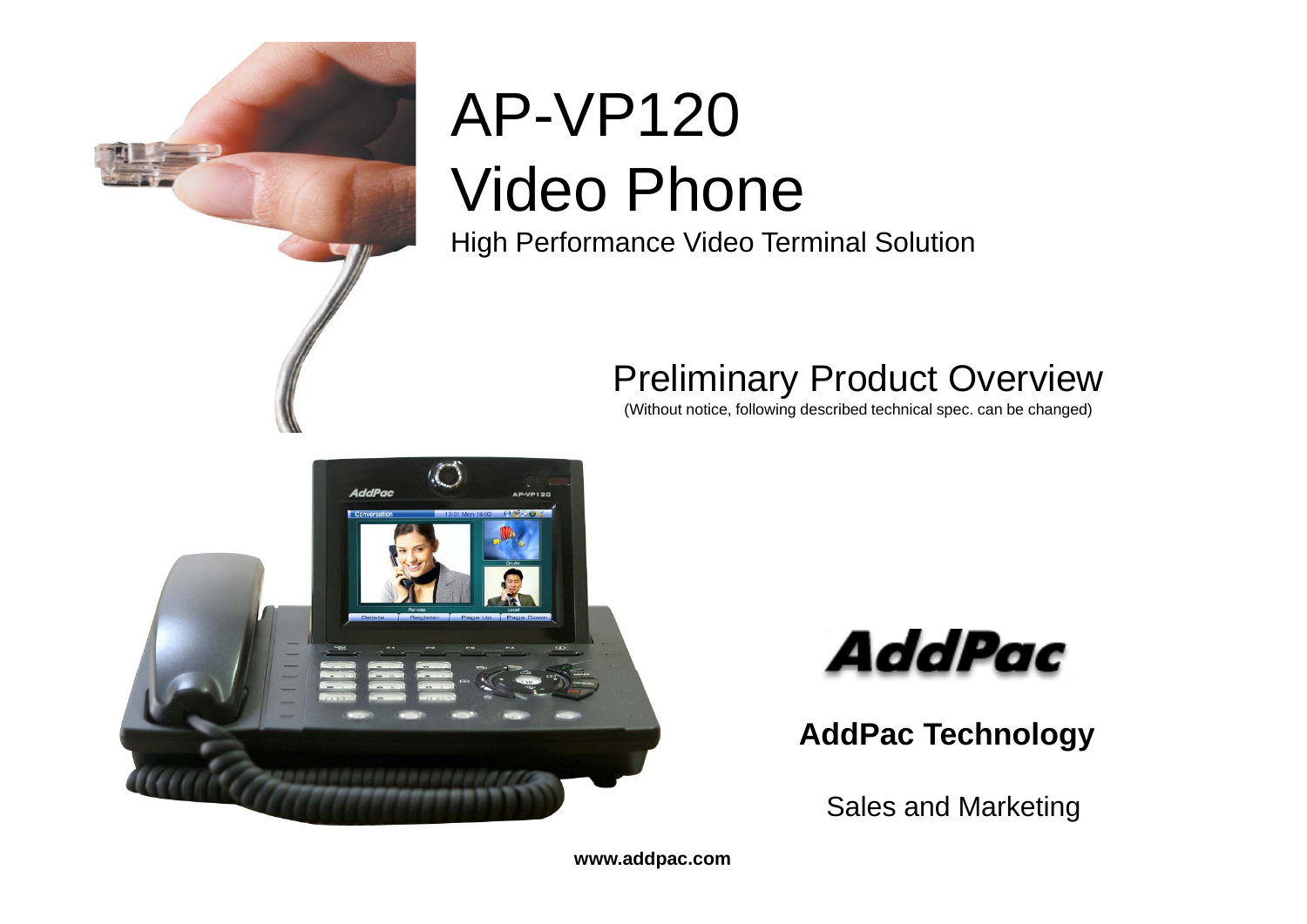# **Contents**

- Product Overview
- Benefits and Features
- Hardware Specification
- Multimedia Service
- Software Service
- Video Service & Features
- Audio & Voice Service and Features
- Network Service and Features
- OSD Software Features
- Application Area
- Ordering Information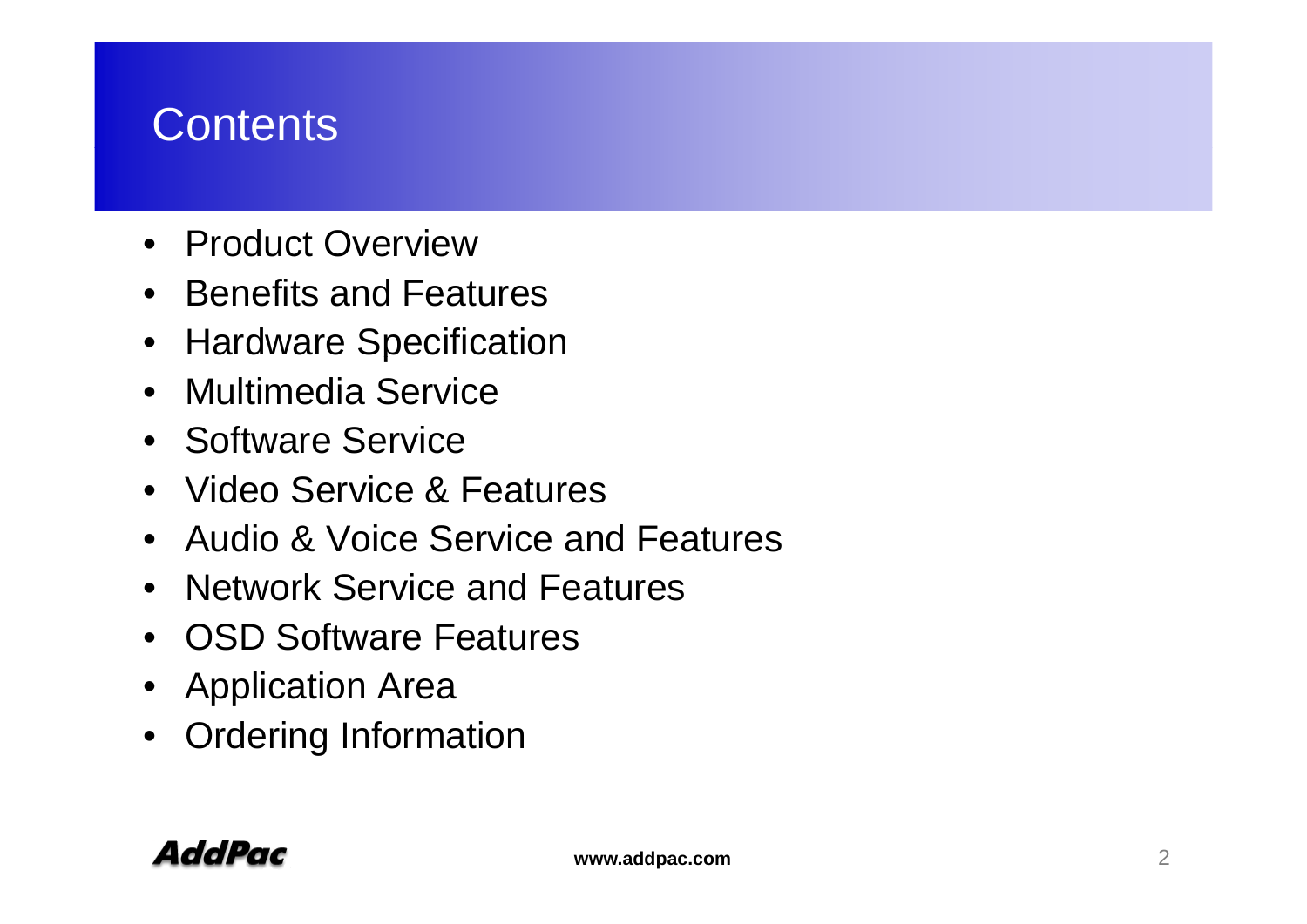# **Product Overview**

**AP-VP120 Video Phone**

- IP based Video Phone Solution
- VoD (Video on Demand) Service
- Multimedia Broadcasting Service
- High-performance Video, Audio, and Voice Service
- $\bullet$ Flexible Videoconferencing Deployment
- Firmware Upgradeable Architecture
- • Video Solution with Outstanding Network Service **Capability**
- Audio/Video Privacy Protection

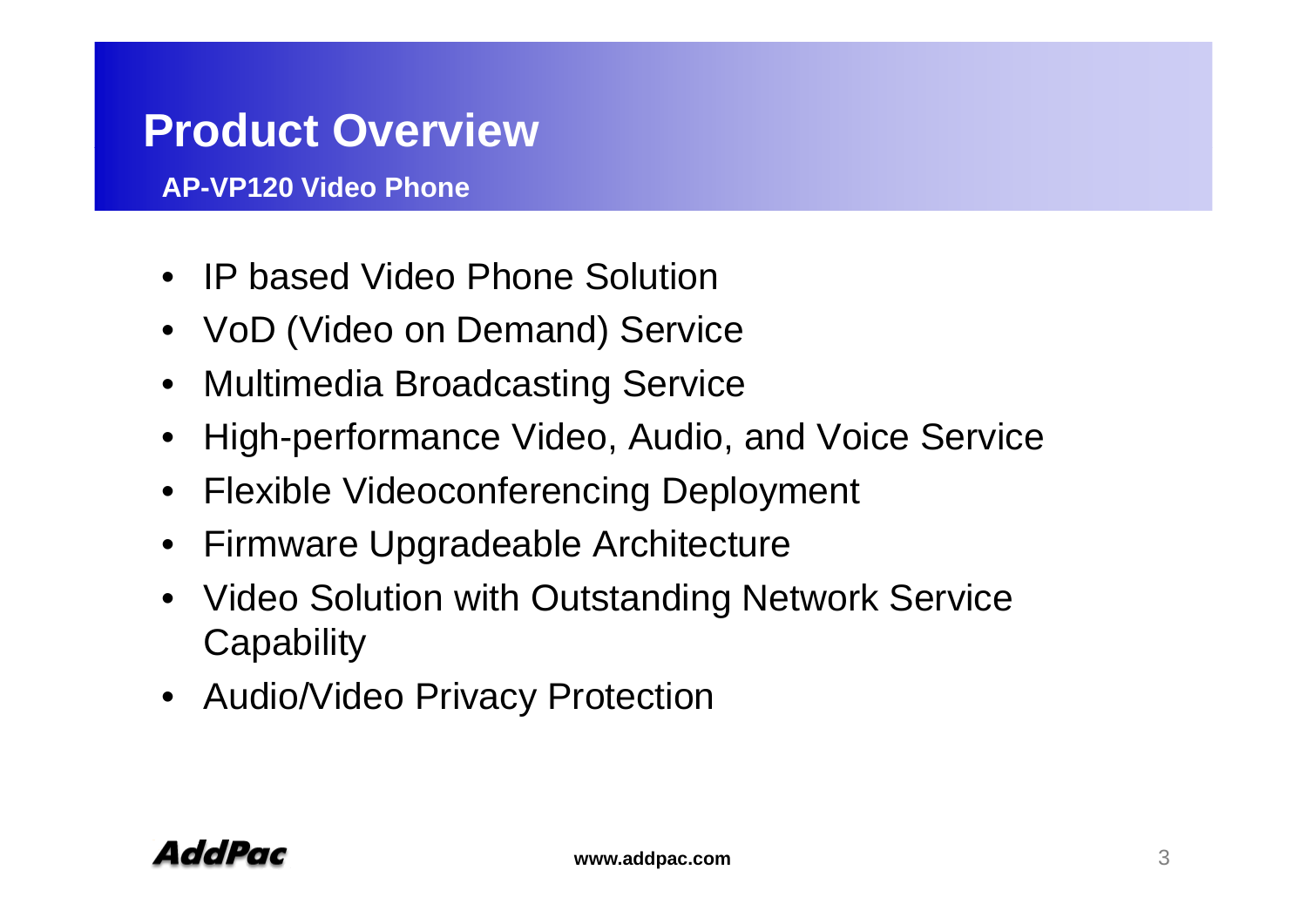# **Product Highlights**

AP-VP120 Video Phone



AddPac

**www.addpac.com** 4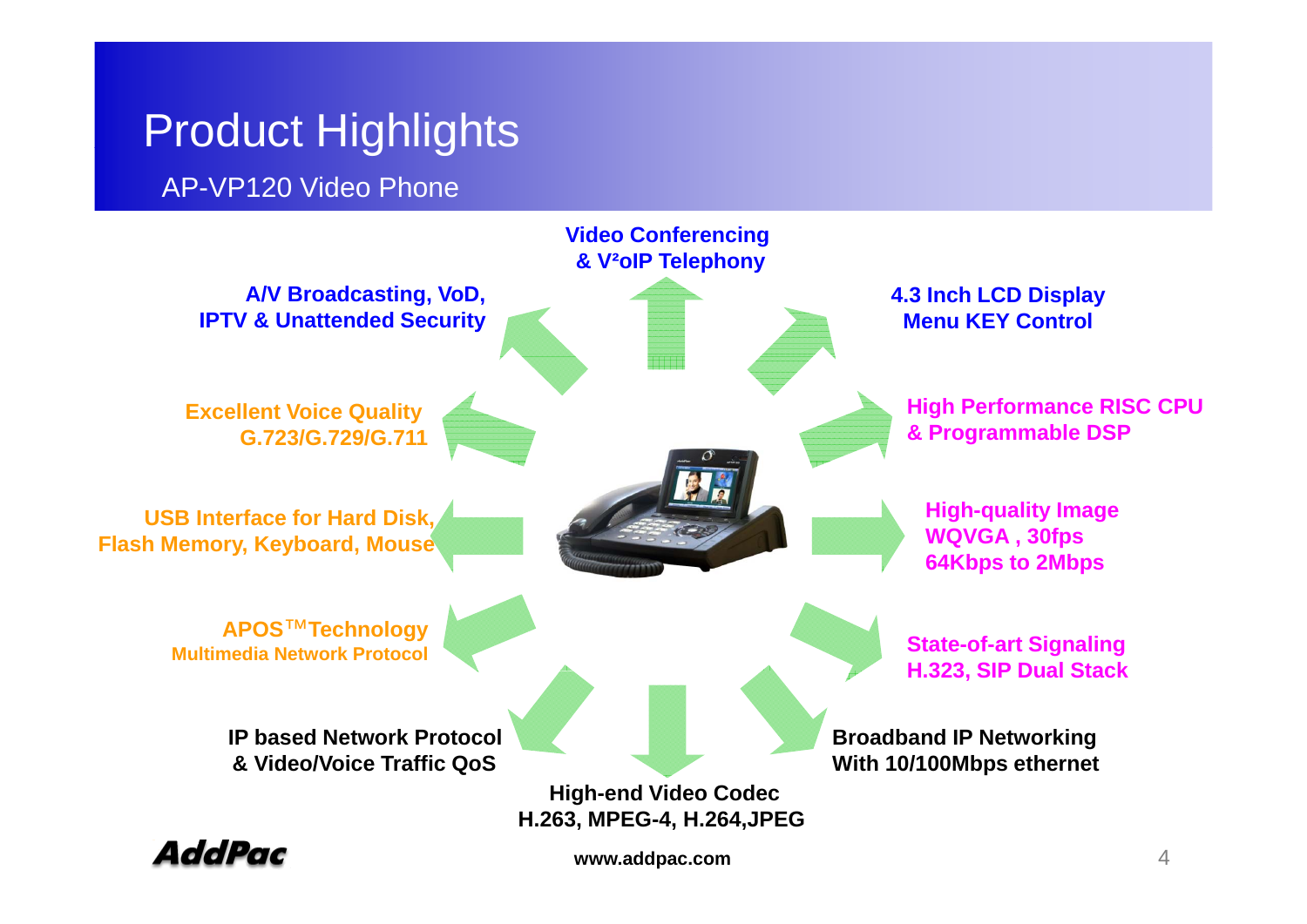### Multimedia Service

#### AP-VP120 Video Phone



• OSD : On- Screen Display

• EMS : Element Management System

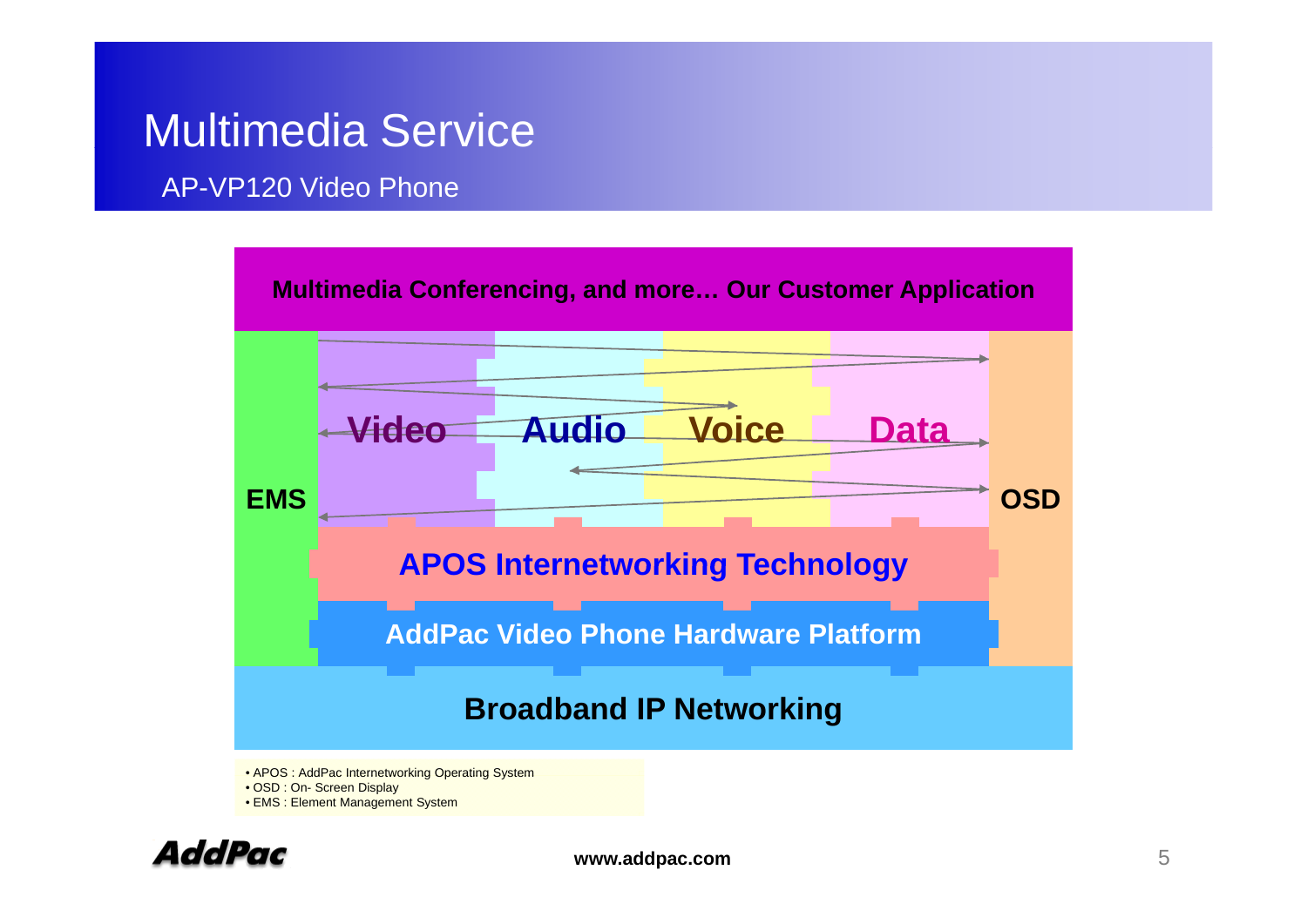# Benefits and Features

#### AP-VP120 Video Phone

- **4.3 Inch LCD Display, Built-in CMOS Camera**
- **External Video Interface**
	- Composite (RCA) Video In/Out, Audio (RCA) In/Out
- **High -performance Video Codec Support performance**
	- H.263, MPEG-4, JPEG, and H.264
- **Powerful Image Resolution Support**
	- QCIF(176x144), CIF(352x288), QVGA(320x240) and WQVGA
- **Up to 30fps with Wide QVGA-Resolution(MPEG-4)**
- **Video Conference Call Support (AddPac External MCU Interworking)**
- **SIP, H.323 Signaling Support**
- **Rate Control for Video Traffic QoS**
	- Ensuring Optimized Quality
	- Frame Rate with Limited Bandwidth
- •**High end Error Resilient Against Various Packet Error -end**

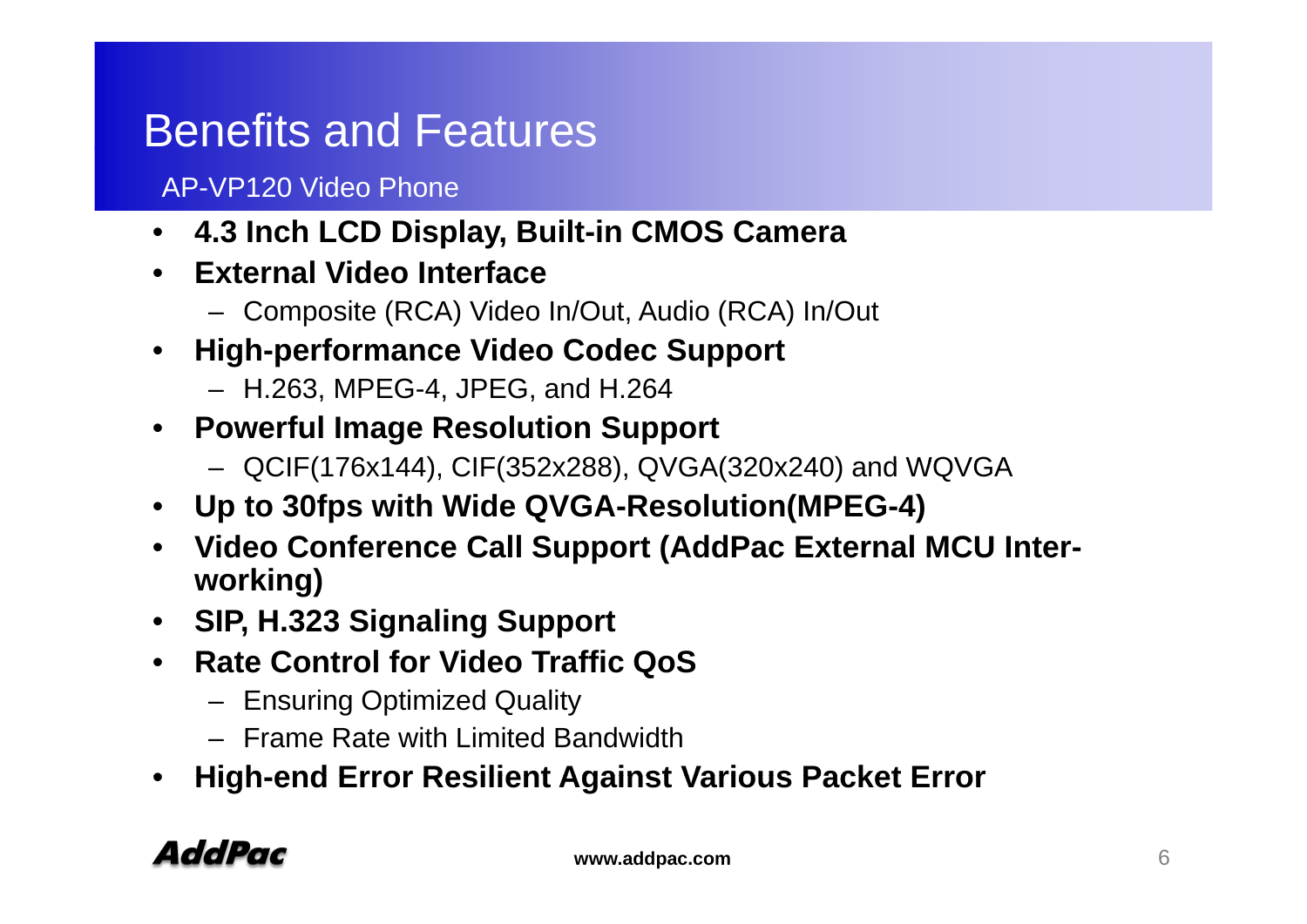# Hardware Specification

#### AP-VP120 Video Phone**Example 2 DSP**

- **RISC Mi C ti P Microprocessor Computing Power**
- $\bullet$ **High-end Programmable DSP Hardware Architecture**
- **Powerful Video Interface**
	- RCA Video Input/Output Interface
- • **High quality Audio and Voice Interface**
	- Stereo Audio Input Connector
	- Stereo Audio Output Connector
- $\bullet$  **Network Interface**
	- Two(2) 10/100Mbps Fast Ethernet (RJ45)
- **USB Interface**
	- USB 1.0 Master Interface for USB HDD, USB Flash Memory, USB Keyboard, USB Mouse
- **FXO PSTN Backup** : Option
- **Power over Ethernet (PoE)** : Option **( )**



**RISC**

**CPU+**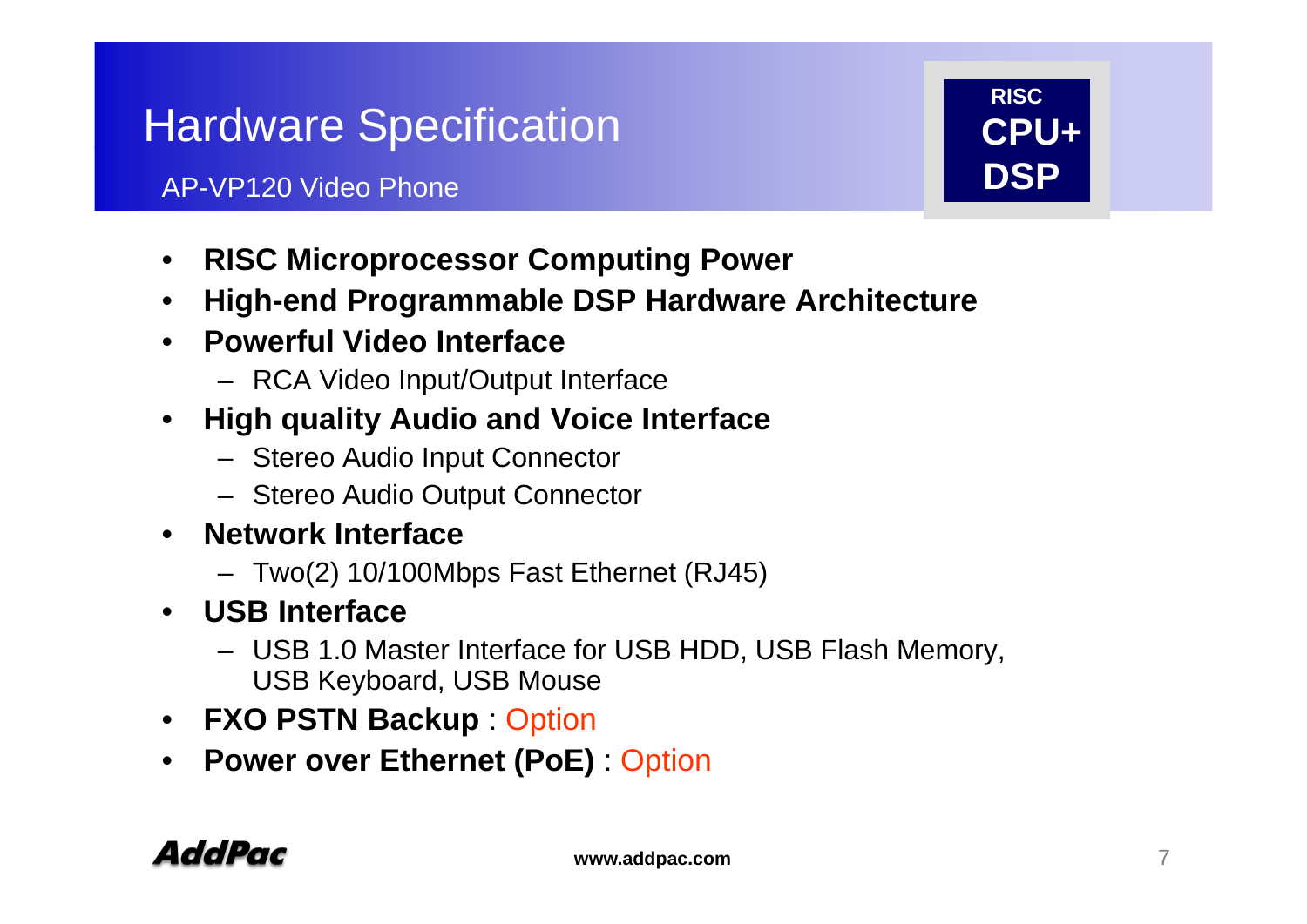# Software Service

AP-VP120 Video Phone

- Built-in AddPac APOS Internetworking Software  $\bullet$ 
	- Scalability, Functionality, and Stability Features
	- Video Traffic QoS Control **AddPac**
- • **Programmable Video, Audio, and Voice Services**
	- Video Codes, Audio, and Voice Codec
- •**Firmware Upgradeable DSP Architecture Firmware**
- $\bullet$ **OSD (On-screen Display) Function Support**
- •**Industry Standard IP based Network Protocol Features**

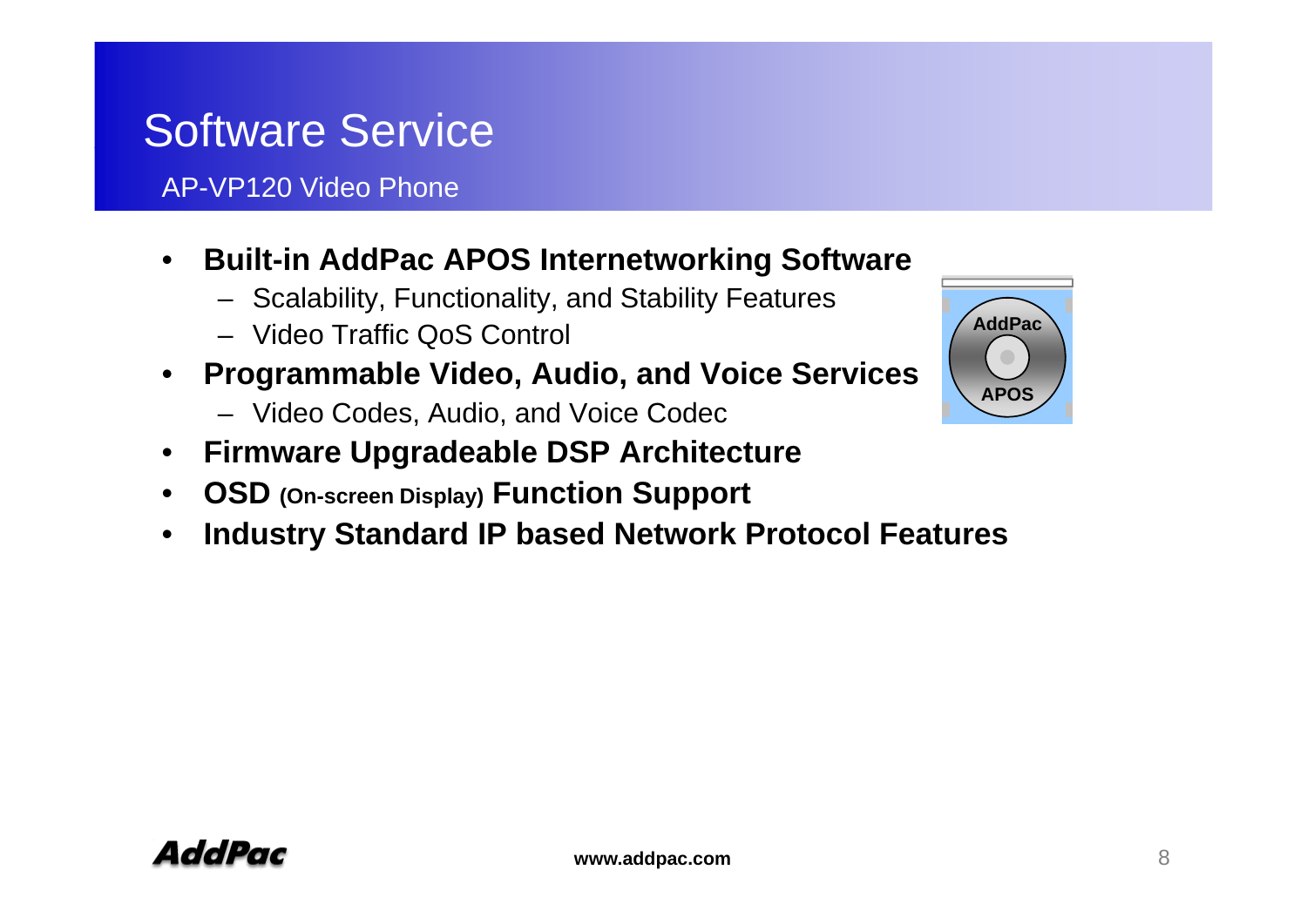# Video Service and Features

#### AP-VP120 Video Phone

- **V i Vid N t ki I t f Various Video e tworking In ter face**
	- Composite (RCA)
- **High-performance Video Codec Support**
	- H.263, MPEG-4, JPEG, and H.264
- **Powerful Image Resolution Support**
	- QCIF(176x144), CIF(352x288), QVGA(320x240), and WQVGA
- **Up to 30fps with W-QVGA Resolution**
- **64Kbps to 2Mbps Operating Video Traffic Bandwidth**
- Rate Control for Video Traffic QoS
	- Ensuring Optimized Quality
	- Frame Rate with Limited Bandwidth
- •**High-end Error Resilient Against Various Packet Error**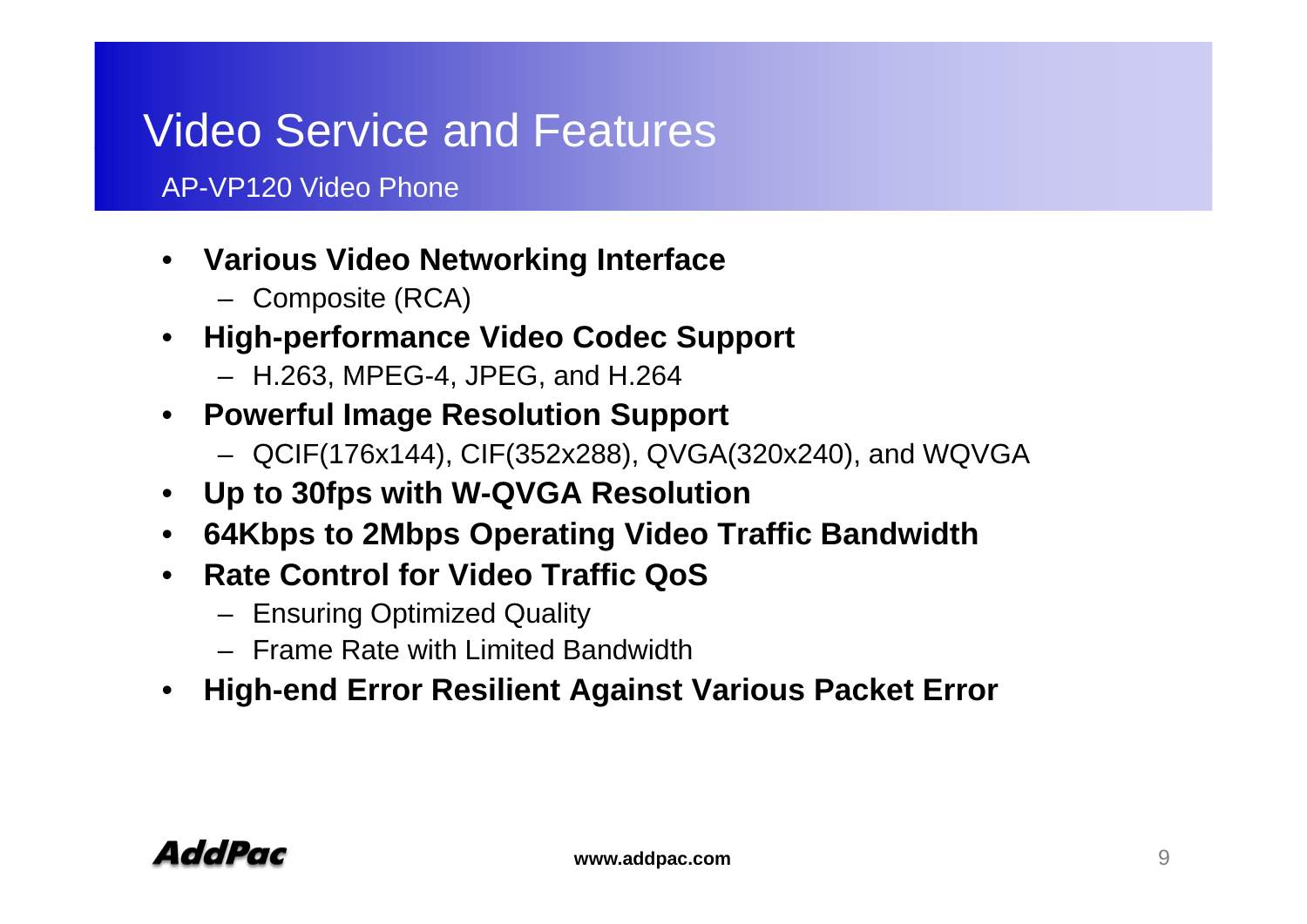#### Audio & Voice Service and Features

AP-VP120 Video Phone

#### **A di & V i N t ki I t f** • **Audio Voice Networking Interface**

- Audio Input/Output Port (2 x 3.5mm Stereo Female Connector) (Mic/Line In, Line Out (Head Phone))
- **VoIP based Signaling Protocol Support**
	- H.323, SIP Multiple Signaling Protocol Stack
- **High-performance Audio & Voice Codec Support**
	- Head Set : G 723 G 729 G 726 G 711 G.723, G.729, G.726, G.711
- **Enhanced QoS Management Features for Voice Traffics**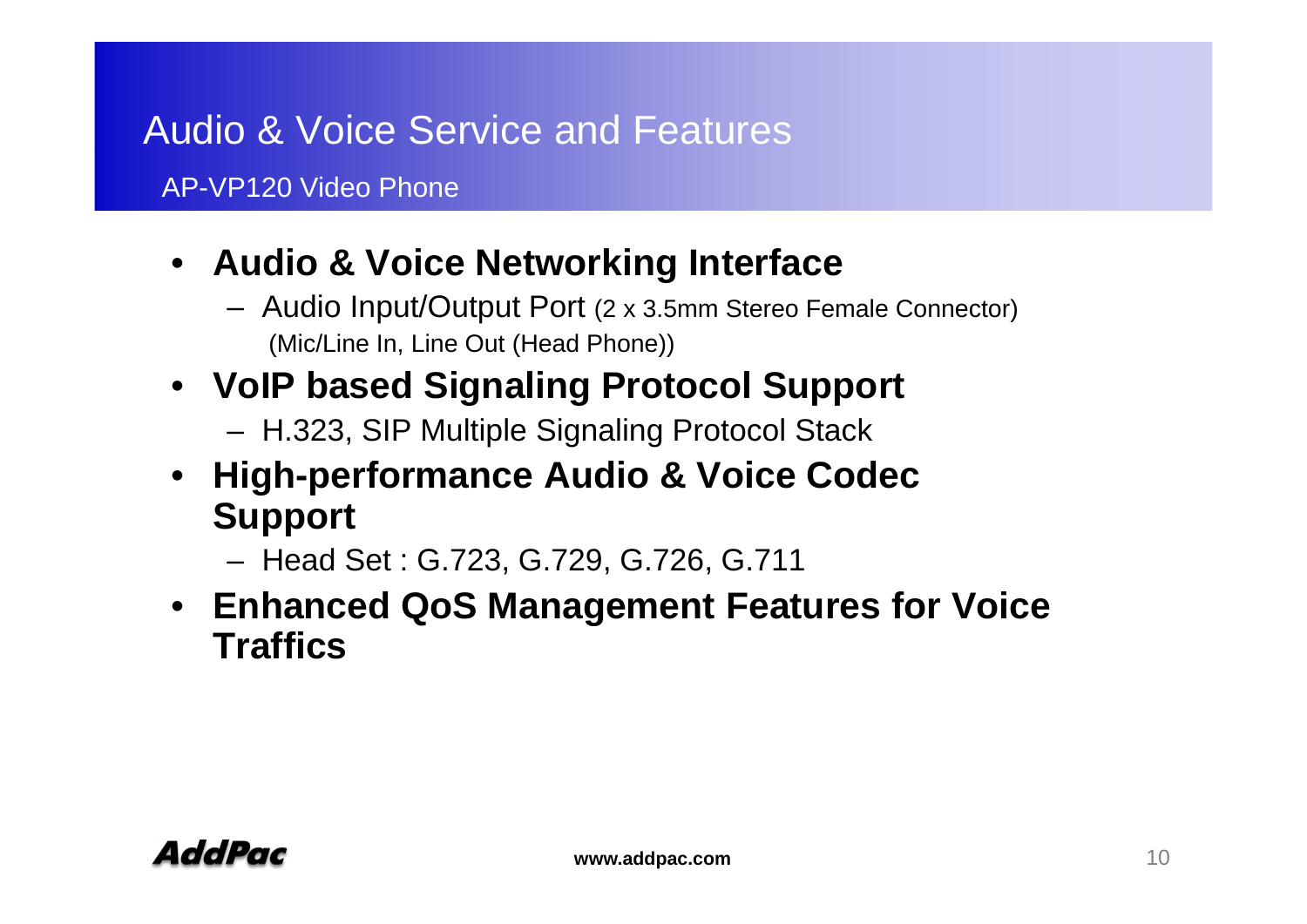#### Network Service and Features

#### AP-VP120 Video Phone

#### $\bullet$ **Network Mana gements**

- Standard SNMP Agent (MIB v2) Support
- Remote Management using Console, Telnet
- Web based Management using HTTP Server Interface

#### • **Security Functions**

- Standard & Extended IP Access List
- Enable/Disable for Specific Network Protocols
- Multi-level User Account Management
- Auto-disconnect for Telnet/Console Sessions
- PPP User Authentication Supports (PAP & CHAP)
- **Operation & Managements**
	- System Performance Analysis for Process, CPU, Connection Interface
	- Debugging, System Auditing, and Diagnostics Support
	- System Booting and Auto-rebooting with Watchdog Feature
	- System Managements with Data Logging
	- IP Traffic Statistics with Accounting

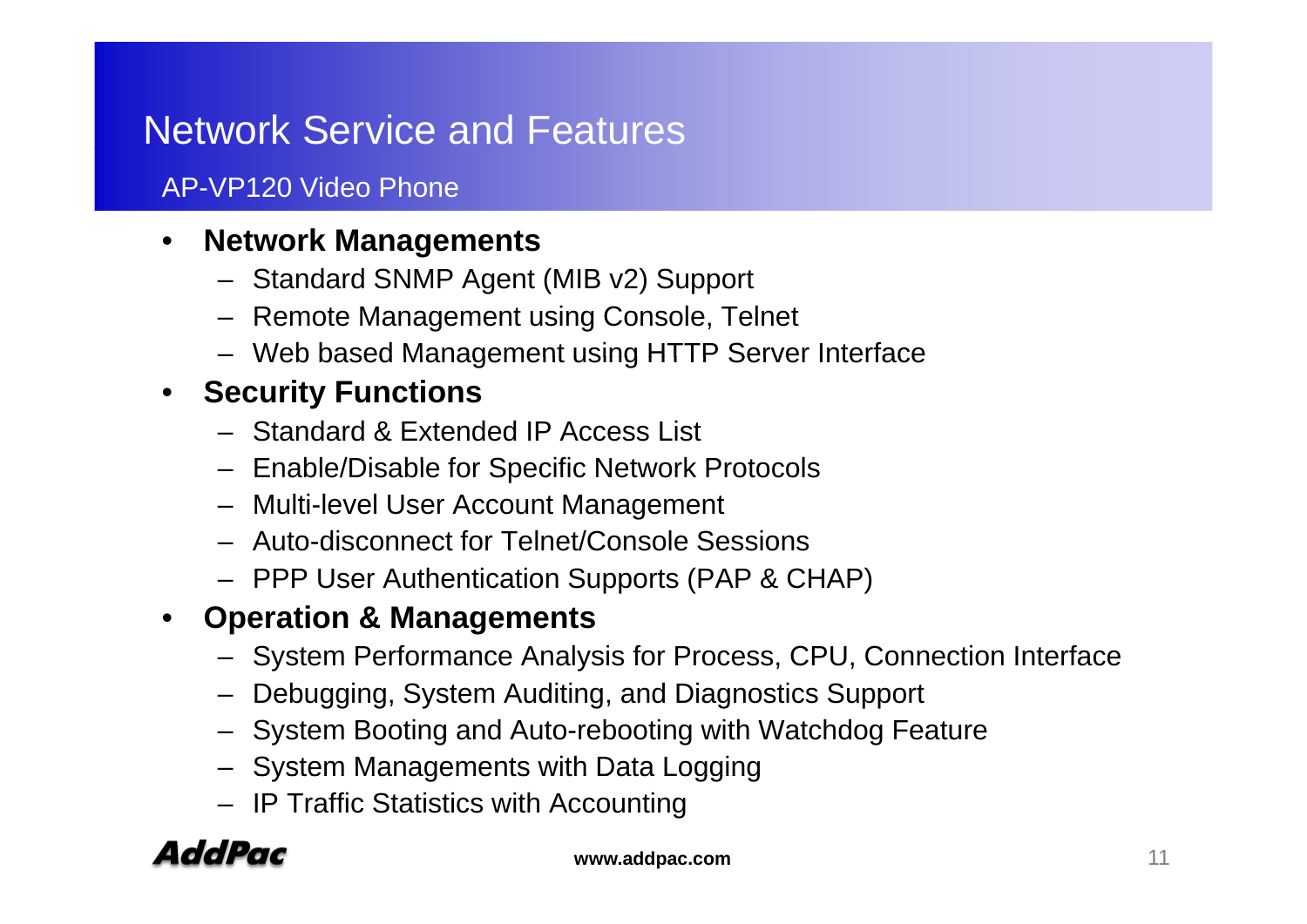#### Network Service and Features

#### AP-VP120 Video Phone

#### ${\sf Network}$  <code>Managements</code> •

- DHCP Server & Relay Functions
- Network Address Translation (NAT) Function
- Port Address Translation (PAT) Function
- Transparent Bridging (IEEE Standard) Function
	- Spanning Tree Bridging Protocol Support
	- Remote Bridging Support
	- Concurrent Routing and Bridging Support
- Cisco Style Command Line Interface (CLI)
- Network time Protocol (NTP) Support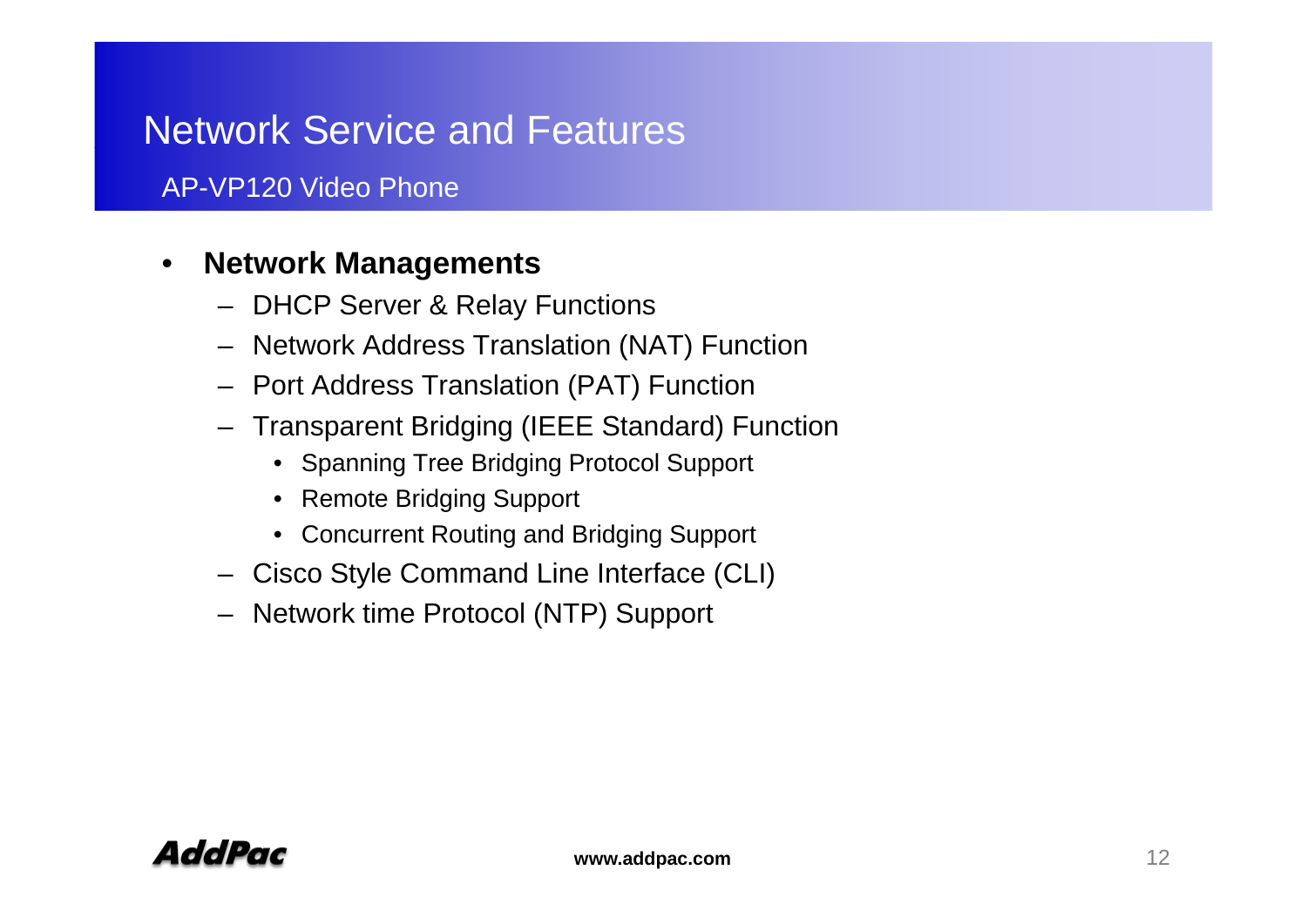AP-VP120 Video Phone OSD Service

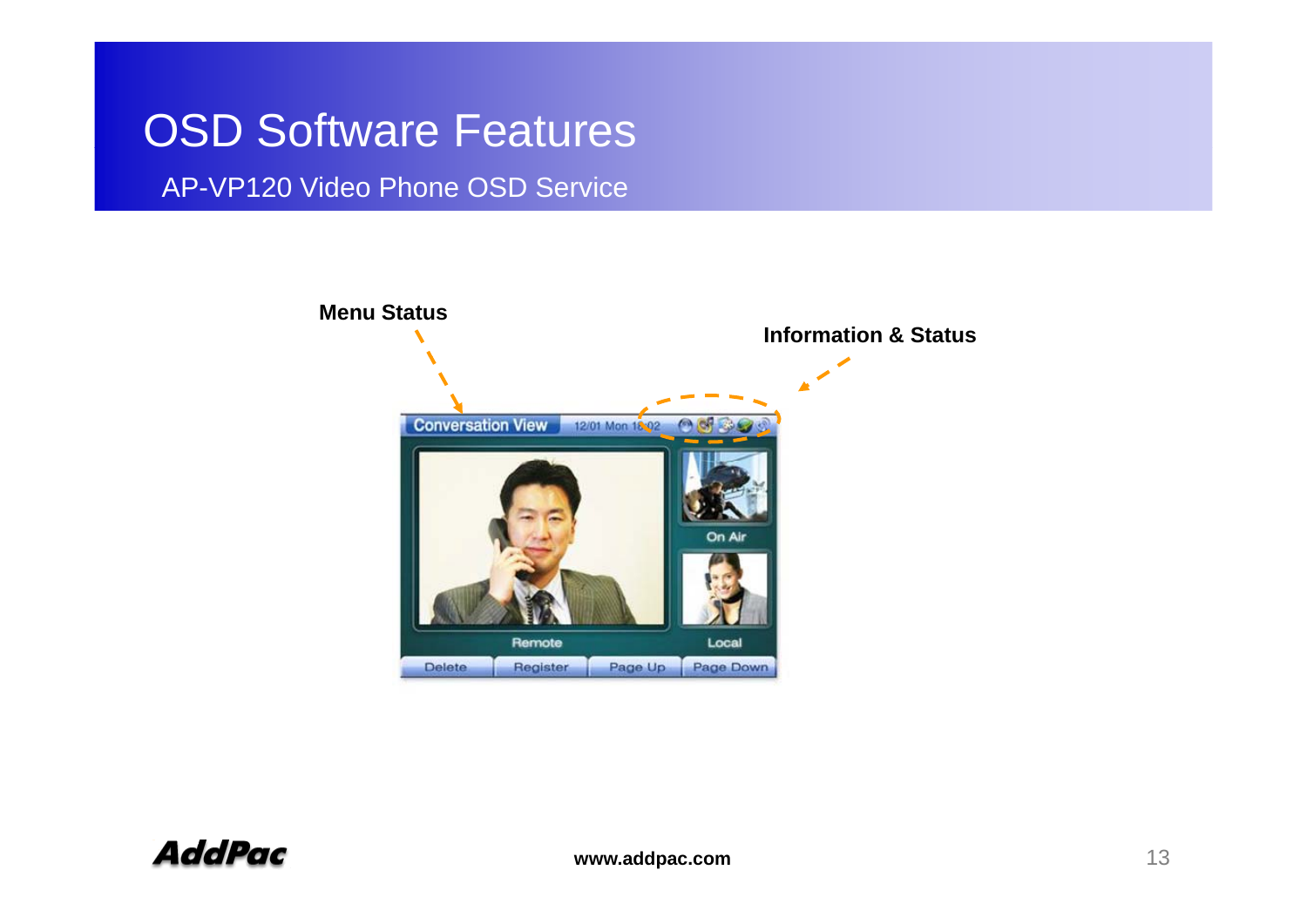AP-VP120 Video Phone OSD Service



AddPac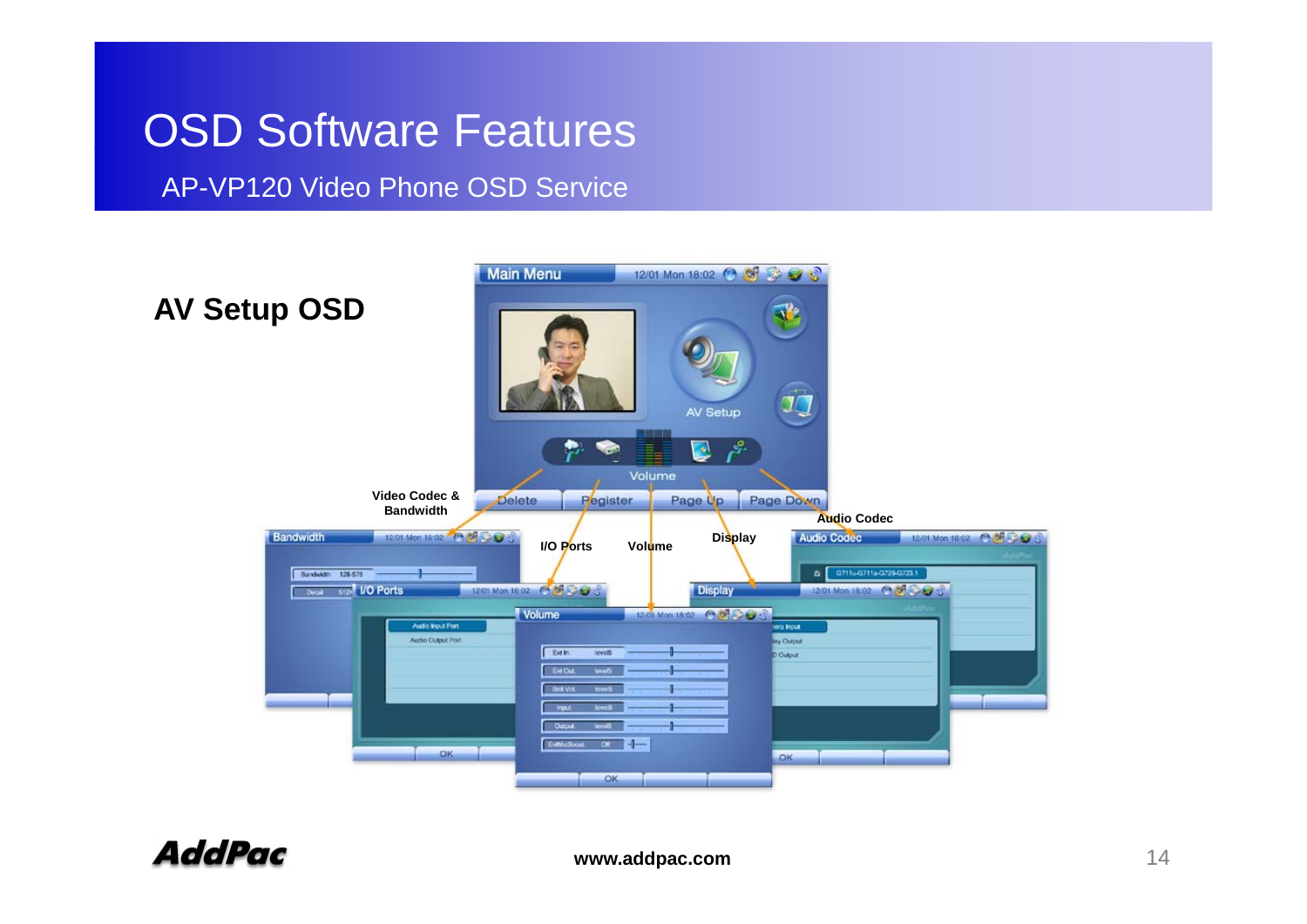#### AP-VP120 Video Phone OSD Service

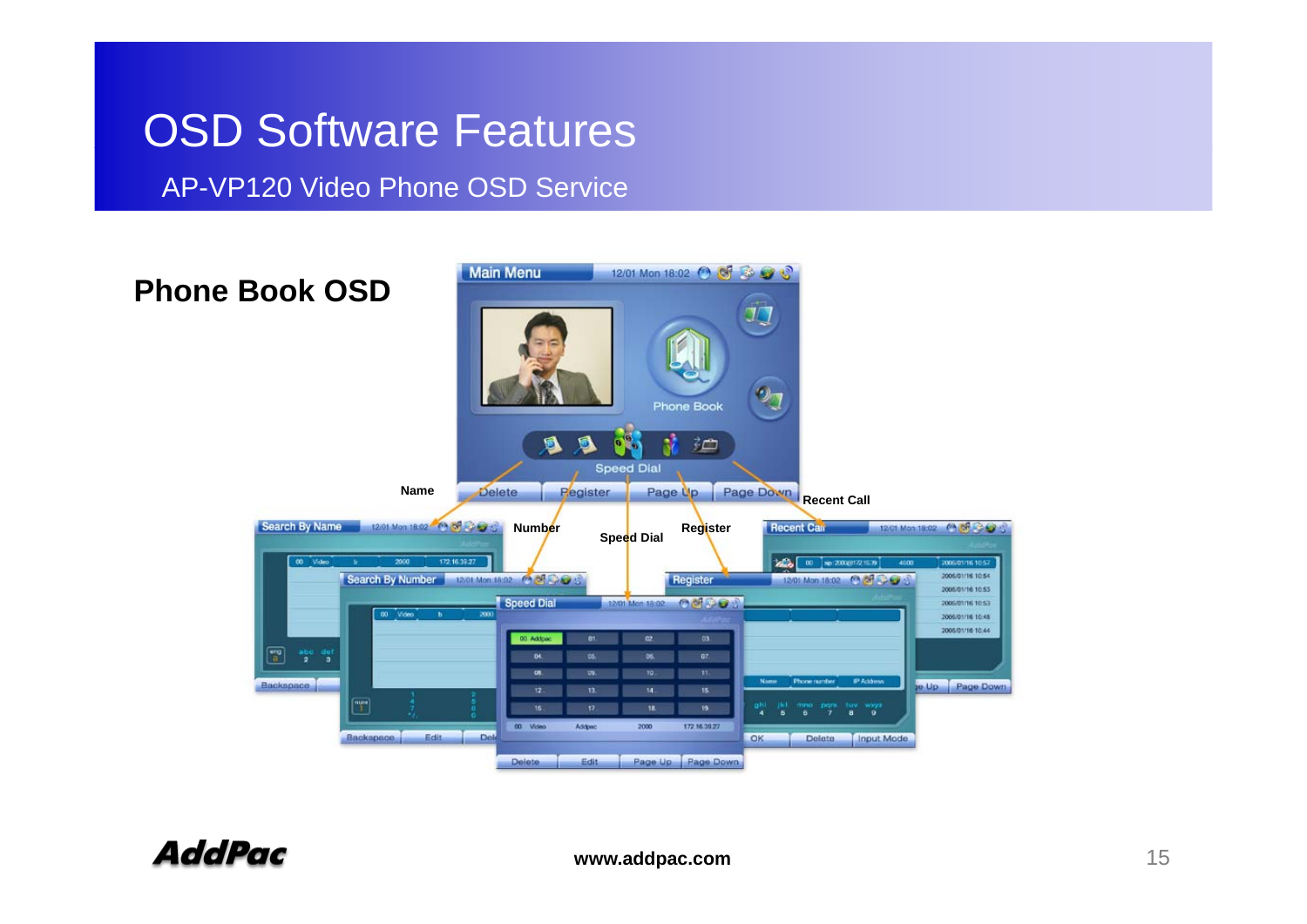AP-VP120 Video Phone OSD Service

**Network Setup OSD Main Menu** 12/01 Mon 18:02 8 CF & C **(VoIP, LAN, etc)** 99 Network Setup g à0. Internet Delete Pegister Page Up Page Down **Signaling Network Status Network Status** 2/01 Mon 18:02 49 84 35 **Internet VolP Setup** 12/01 Mon 18:02 (% NH 2:59) **Auto Upgrade LAN Setup** Ether **Auto Upgrade** 12/01 Mon 18:02 6 6 6 26 LAN Setup 12/01 Mon 18:02 64 65 367 **Elvis Internet Setup** 1201 Mon 18:02 09 09 Co C **TIR Login Name** for 1 PC **Charles on DIAPPIDE** meter Shar Serveral PCs Static #P **Herval Sucessitting** pppg@byramic.iPI **Wannal Remytklin** Server - Port Shote IPv6 Backspace IPv6 EUI-64  $\blacksquare$ Pv6 Auto Configuration OK Backspace  $CK$ OK

AddPac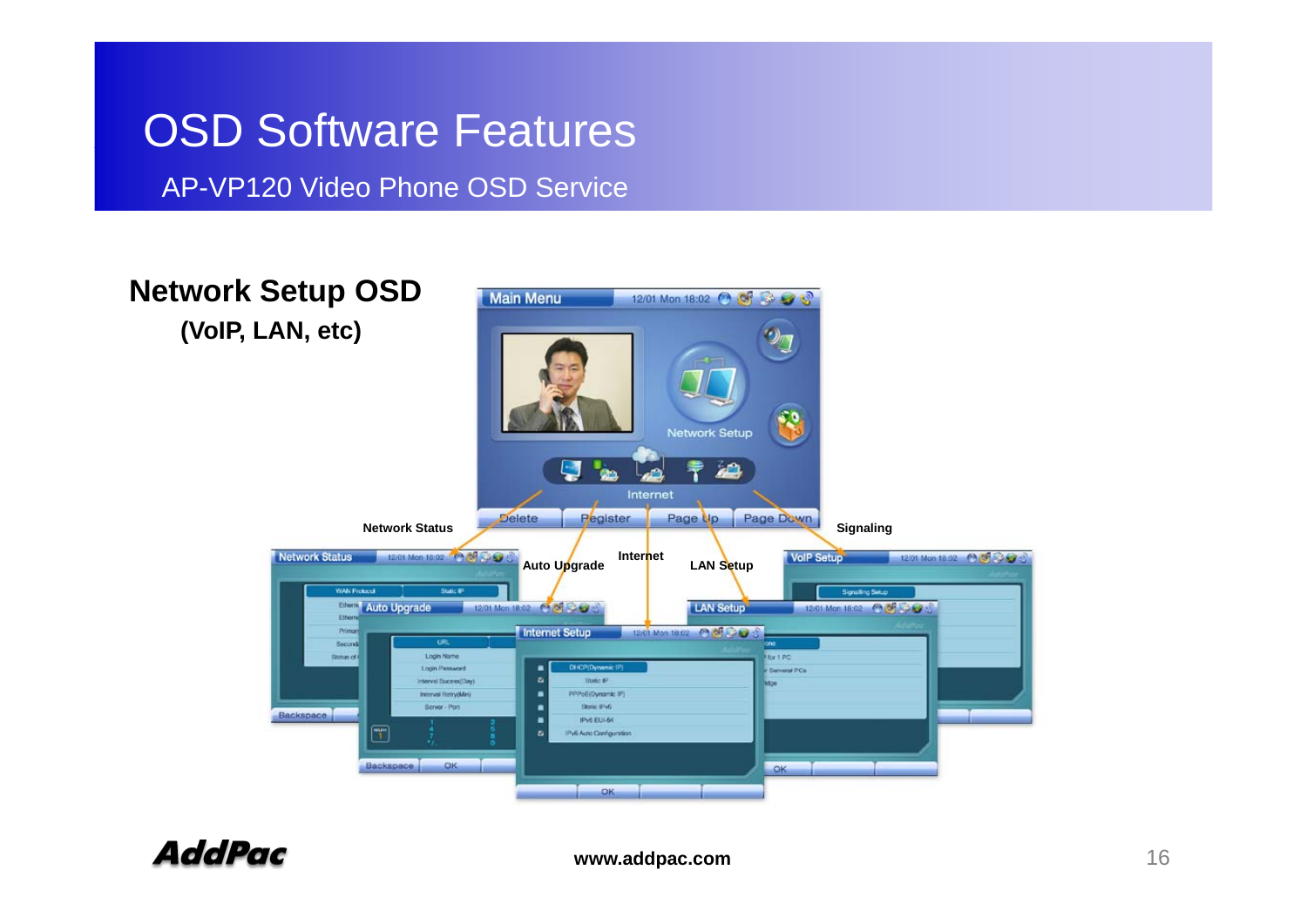AP-VP120 Video Phone OSD Service

**Main Menu** 12/01 Mon 18:02 3 GB BB **Tool Box OSD(Ring Type, Language Setup, etc) Tool Box**  $\overline{6^{2i}}$ o ú Ring Register Delete Page Up Page Down **Language Setup Save All** Save All 12:01 Mon 18:02 65 66 59 67 8 Language Setup 12:01 Mon 18:02 69 69 6267 **Factory Default LCD Power Save Ring Type ENGLIS Factory Default** 12/01 Mon 18:02 09 09 30 32 Power Save 12/01 Mon 18:02 3 09 5 3 3 12/01 Mon 18:02 (9 65 6 67 8) Ring 10min Question **Ring sound off**  $20<sub>mn</sub>$  $10^{10}$ Default ring #1 Do you want to re-**SOme** ٠ Default ring #2 Afmin Default ring #3 ٠ Delete Re **Dy's on** ٠ Default ring #4 Fri Default ring #5 **Enctory Defaul** Delete Register Page  $\alpha$ **OK**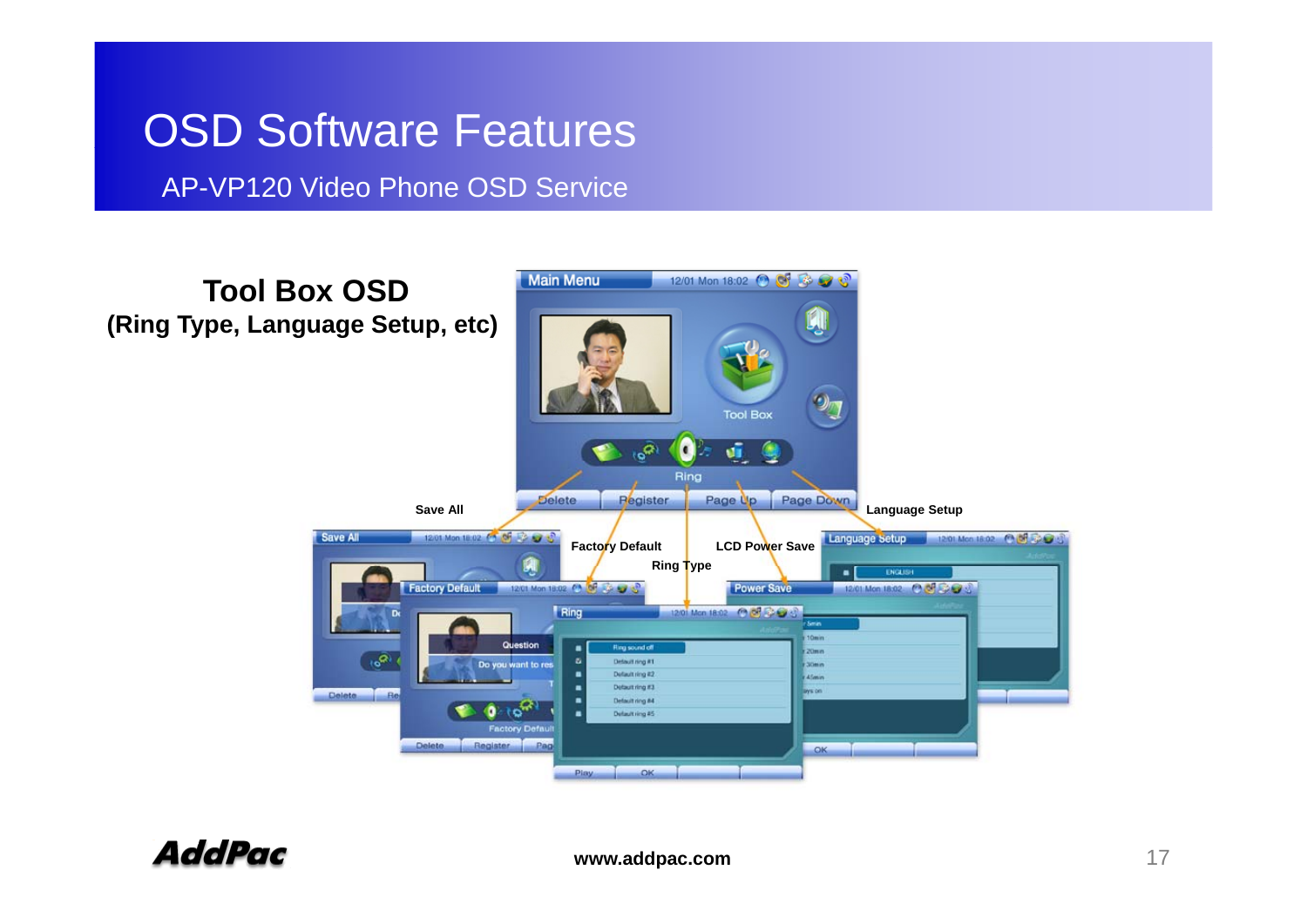#### AP-VP120 Video Phone OSD Service

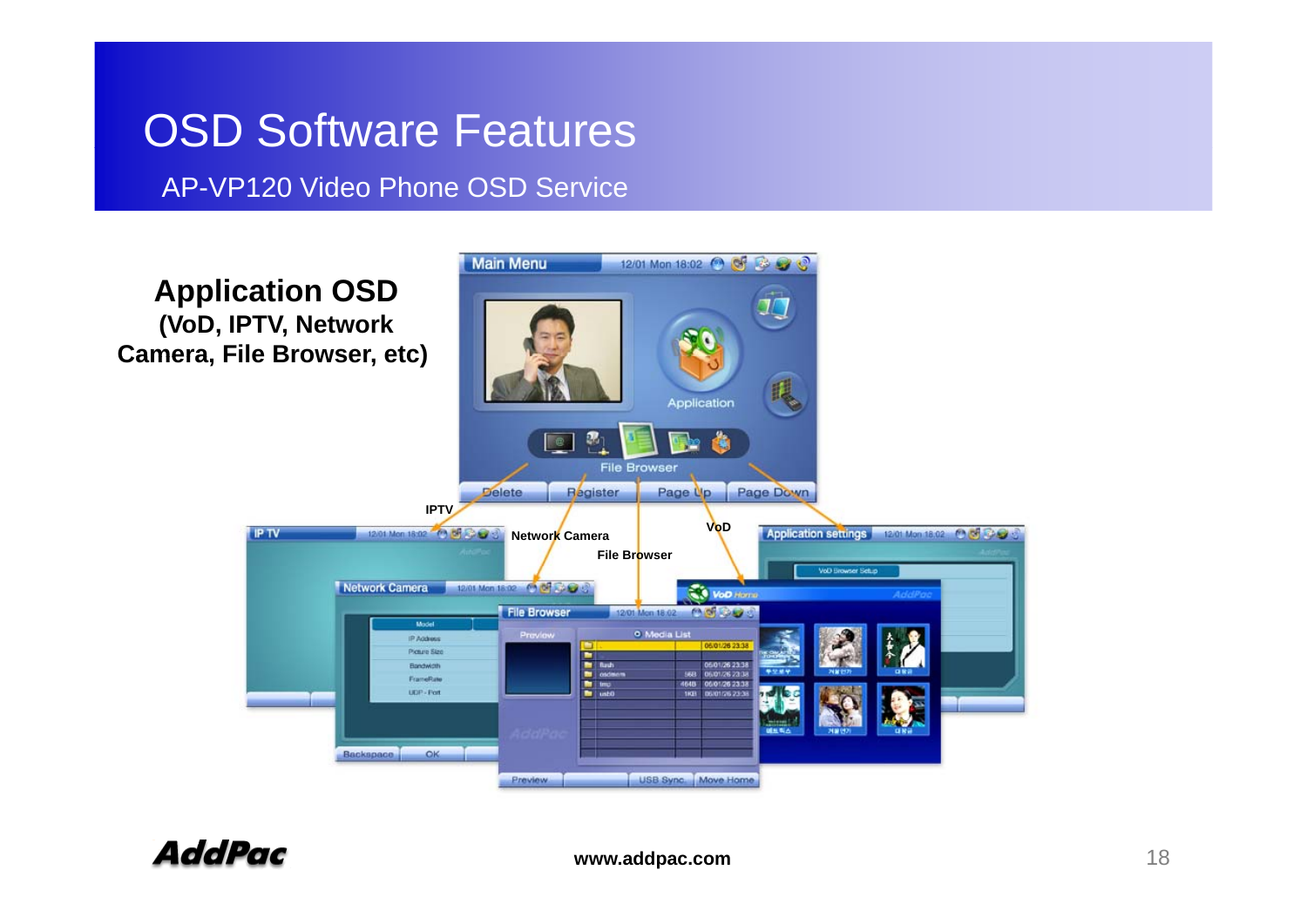AP-VP120 Video Phone OSD Service

**Remote Setup OSD (Bandwidth, Codec, etc)** 

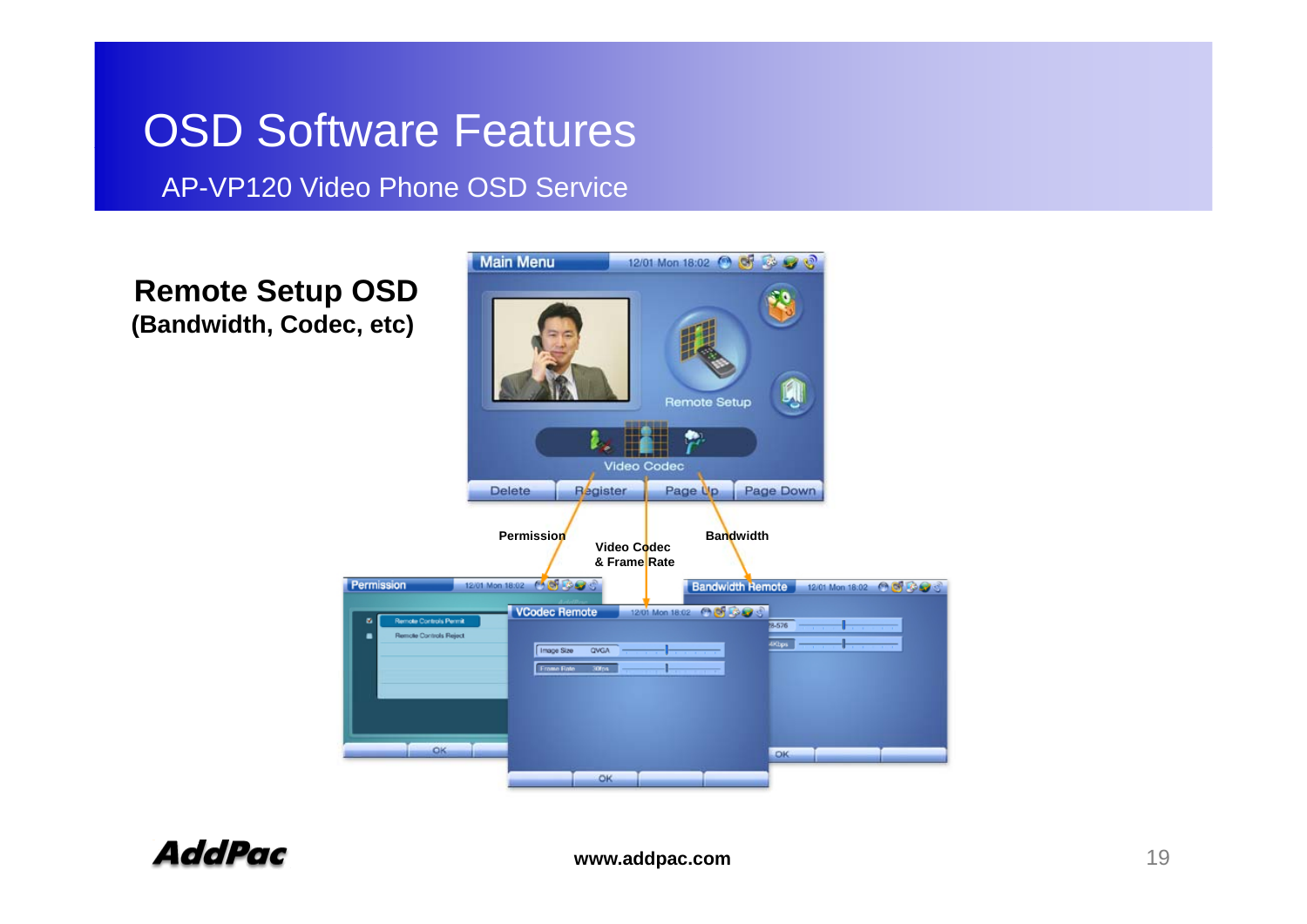# AP-VP120 Video Phone

Application Area

- IP-PBX Video Terminal (SIP, H.323, etc)
- Audio/Video Real-time Broadcasting
- Video on Demand Application
- •IPTV Application for Enterprise
- Video Telephony
- Video Conference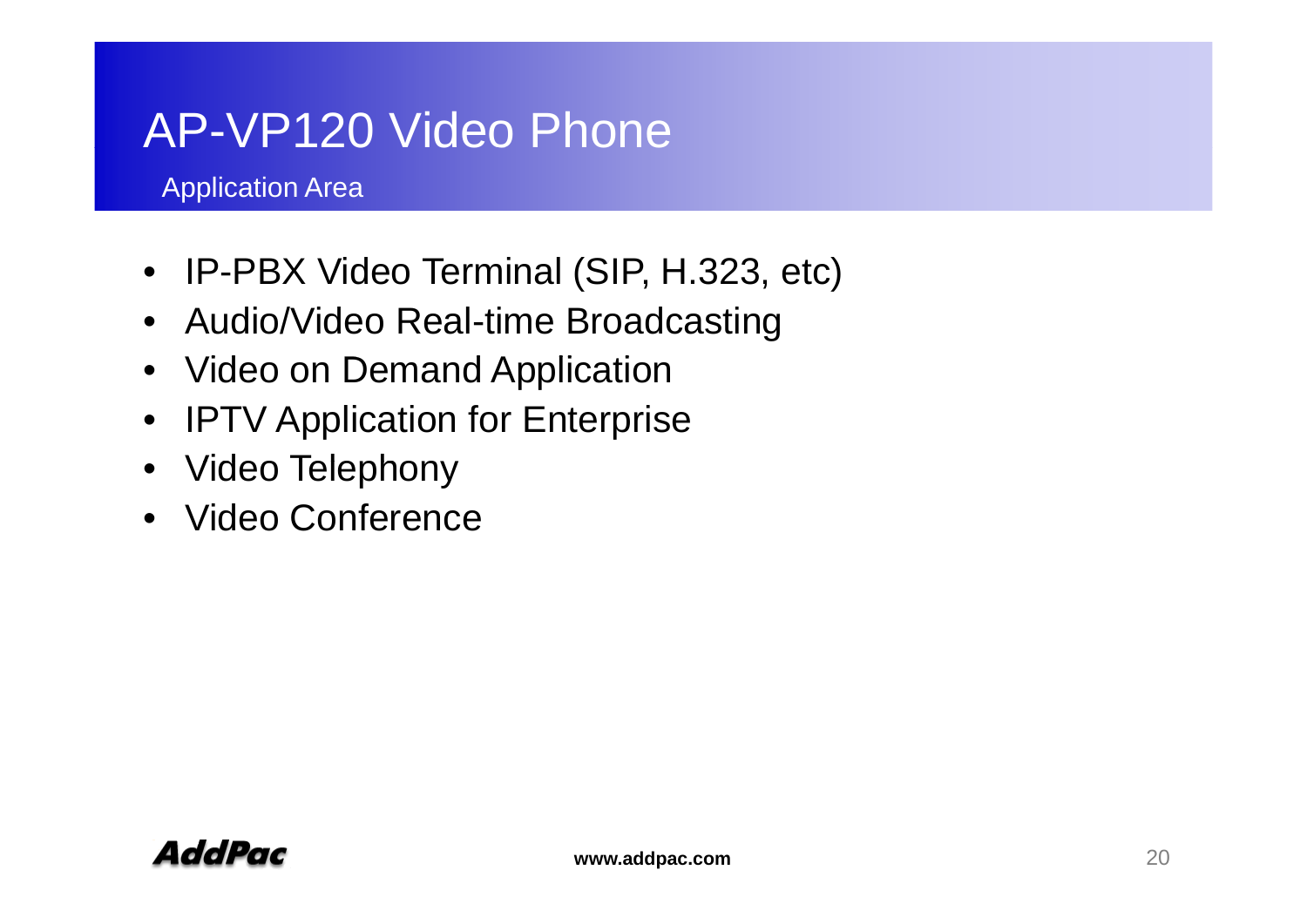#### Standard IP-PBX Application

#### AP-VP120 Video Phone



AddPac

**www.addpac.com** 21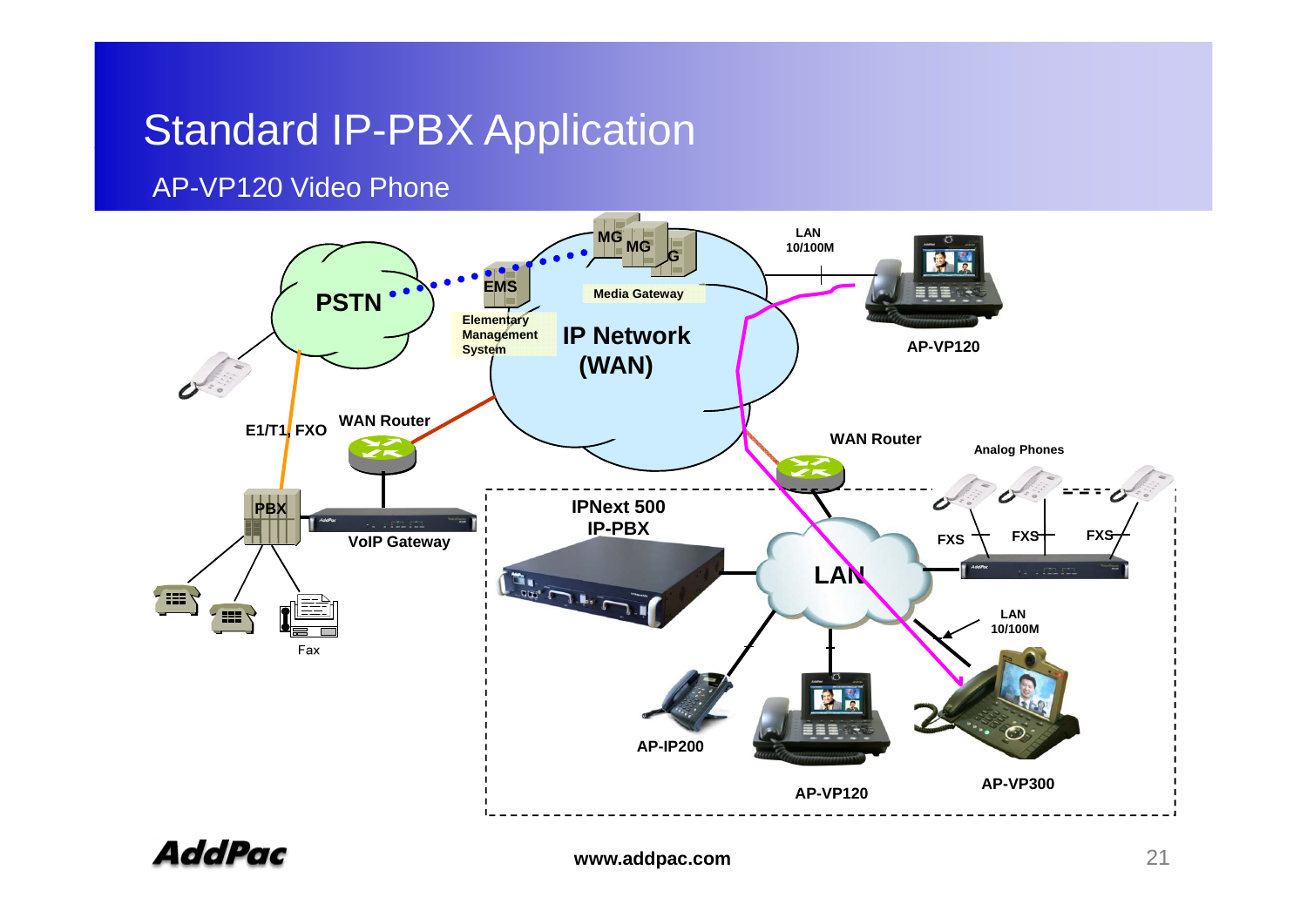# **Video Telephony Application**

#### AP-VP120 Video Phone

#### **Point-to-Point Video Service(symmetric video quality)**



**(Video, Audio/Voice, and more…)**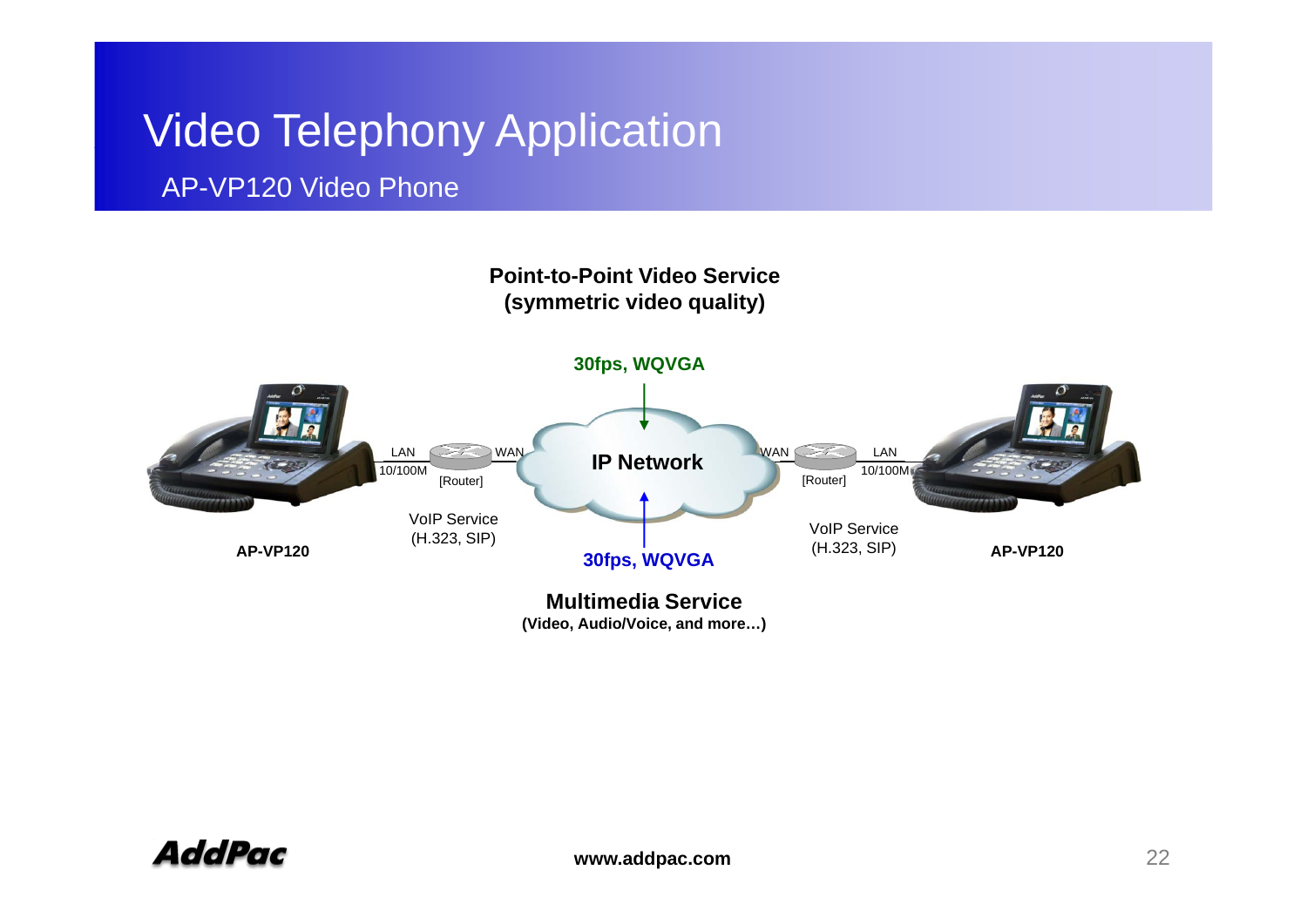# Ordering Information

#### • **AP-VP120 Video Phone Hardware**

- AP-VP120 Video Phone Main Body
- RISC Microprocessor with High-end Programmable DSP Architecture
- 4.3 Inch LCD, Built In Camera
- External Video RCA Input/Output, and 3.5mm Audio Input/Output
- 2-ports 10/100Mbps Fast Ethernet
- 1-Port USB Interface (Master Mode)
- Including Network Cable Set & Ext. Power Supply, etc.
- **Built-in APOS Internetworking Software for AP-VP120**
- •**Including 1 Year Hardware Warranty**
- **Product Documents**
	- Install and Operation Guide (PDF)
- **Pricing**
	- AddPac Technology Regional Sales Manager
	- Authorized Sales and Marketing Representatives
	- Please Contact www.addpac.com